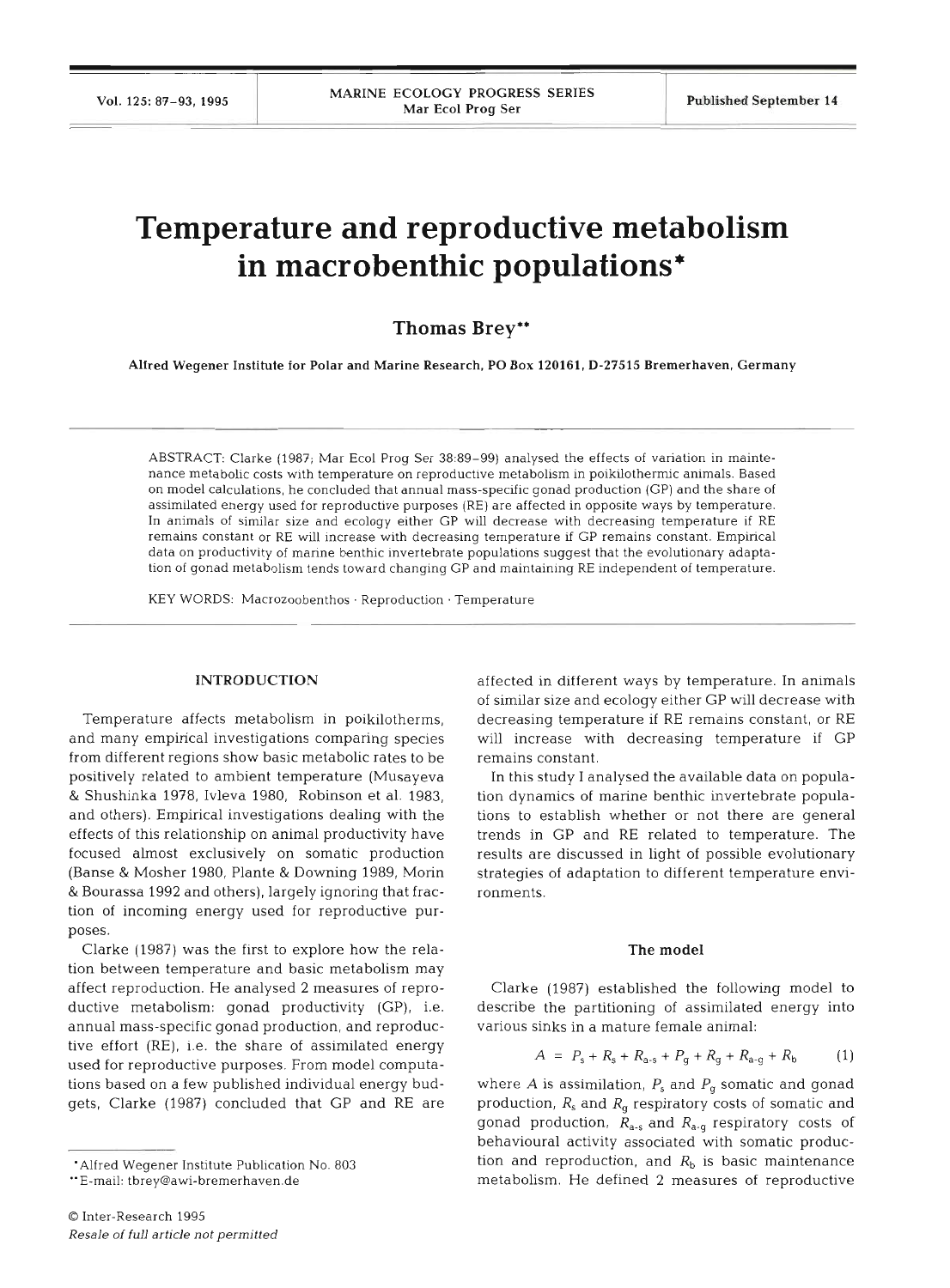metabolism: (1) GP (called reproductive output, RO, by Clarke),

$$
GP = P_q/M \tag{2}
$$

(where  $M$  is mean body mass during the period of observation), i.e. GP is the mass-specific gonad production, and (2) annual reproductive effort RE,

$$
RE = (P_g + R_g + R_{a \cdot g})/A \tag{3}
$$

i.e. the proportion of assimilated energy used for reproductive purposes.

Clarke (1987) concluded from his model calculations that, under certain assumptions, the differences in  $R<sub>b</sub>$ for any 2 temperatures  $T_1 < T_2$  within the physiological range will result in either

Alternative A:  $RE_1 > RE_2$  if  $GP_1 = GP_2$ or

Alternative B:  $GP_1 < GP_2$  if  $RE_1 = RE_2$ .

# **Empirical relations**

Clarke (1987) confined his model calculations to the annual energy budget of a single sexually mature female. This model can be applied to populations, provided there are no intrinsic differences in the physiology of cold and warm water populations, such as an elevated basic metabolism at low temperatures (see Clarke 1991). Brey & Clarke (1993) and Arntz et al. (1994) gave evidence that differences in growth and productivity of benthic populations from different regions are mainly related to temperature and food availability, hence I assume the above model to be valid at the population level, too.

## **METHODS**

Only a very few publications on population dynamics of benthic invertebrates cover all parts of the energy budget. Respiration has been measured very infrequently, and no data including all components of total respiration could be found. Therefore only half of Clarke's (1987) evolutionary couplet, i.e. the relation between GP and temperature, can be analysed. On the population level, Clarke's measure of reproductive putput, GP =  $P_g/B$  (*B* is population biomass) is a measure equivalent to the  $P_s/B$  ratio generally used to describe somatic productivity in benthic invertebrate populations. The hypotheses to be tested are:

- $H_0$ : there is no positive relation between GP  $(= P_q/B)$  and temperature; and
- $H_A$ . there is a positive relation between GP and temperature.

Confirmation of  $H_0$  would indicate that 'Alternative B' is to be rejected, whereas confirmation of  $H_A$  would point towards rejection of 'Alternative A'.

GP was computed from published data on 88 marine benthic invertebrate populations inhabiting subtropical, boreal and polar environments (Table 1). All mass data were converted to kJ where necessary.

Temperature, mean individual body mass and main taxa (Mollusca, Crustacea, Echinodermata) were checked for significant effects on GP by analysis of covariance (ANCOVA). Subsequently, the relation between GP and temperature was analysed by Spearman rank correlation.

# **RESULTS**

Table 2 shows the results of the ANCOVA analysing the effects of *T,* log(M) and taxon (Mollusca, Crustacea, Echinodermata) on log(GP). There is no significant relation between  $M$  and GP nor any interaction between  $M$  and taxon (Table 2A). GP is significantly affected by temperature and the temperature effect differs significantly among taxa (Table 2B). Spearman rank correlations indicate a significant positive relation between temperature and GP for all data ( $p = 0.435$ ,  $p < 0.001$ ) as well as in Mollusca ( $\rho = 0.388$ ,  $p = 0.005$ ) and Crustacea ( $\rho =$ 0.595,  $p = 0.032$ ) separately (Fig. 1). There is no significant correlation in Echinodermata ( $\rho = 0.332$ ,  $p =$ 0.148); however, if the 2 data points referring to **Sterechinus** neumayen are excluded, the correlation becomes highly significant ( $\rho = 0.638$ ,  $p = 0.009$ ). These results indicate  $H_A$ , that there is a positive relation between GP and temperature, has to be generally accepted.

# **DISCUSSION**

Many empirical investigations have demonstrated a strong negative relationship between individual body mass and mass-specific basic metabolic rates (see Ivleva 1980, Robinson et al. 1983, Calder 1985, and others) as well as derived parameters such as population  $P_s/B$  ratio (Banse & Mosher 1980, Schwinghamer et al. 1986, Plante & Downing 1989, Brey 1991, Morin & Bourassa 1992). Surprisingly there is no such relation between body mass and GP (=  $P_g/B$  ratio) detectable in the present data (Table 2). Thus, GP in benthic invertebrates seems to be independent of body mass, whereas annual gonad production is positively related to body mass, indicating that an increase in gonad output may be one of the evolutionary advantages of larger body size.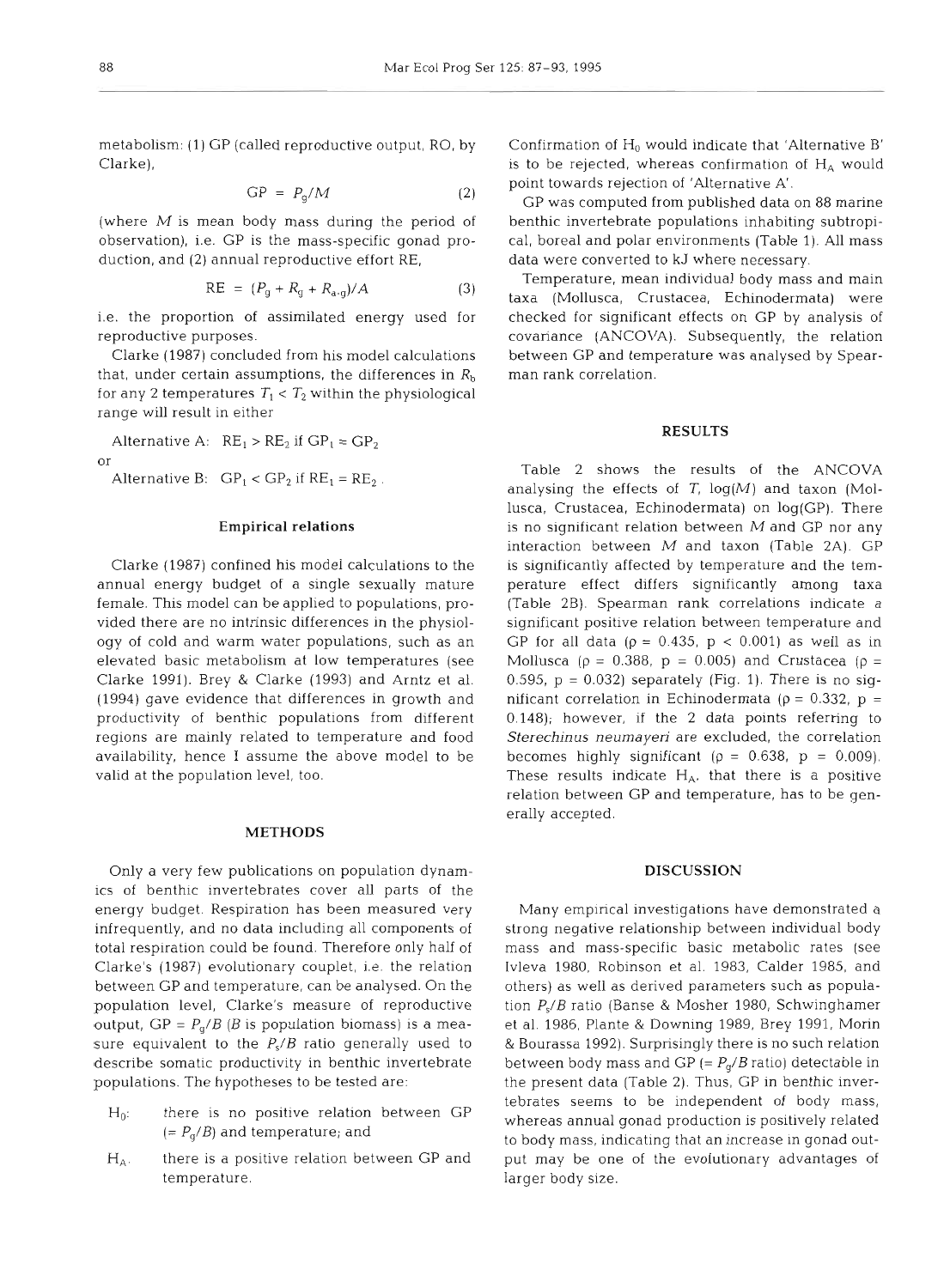| Source                                                   | <b>Species</b>                      | Taxon     | М                | T              | GР             |
|----------------------------------------------------------|-------------------------------------|-----------|------------------|----------------|----------------|
| Otto (1976)                                              | Ancylus fluviatilis                 | Mollusca  | 0.0074           | 280.0          | 0.569          |
| Griffiths (1977), Griffiths & King (1979) Aulacomya ater |                                     | Mollusca  | 11.9886          | 288.5          | 0.865          |
| McLachlan et al. (1979)                                  | Bullia rhodostoma                   | Mollusca  | 0.4963           | 292.0          | 0.500          |
| Moore & Lopez (1969)                                     | Chione cancellata                   | Mollusca  | 1.1103           | 299.0          | 0.414          |
| Vahl (1981a, b)                                          | Chlamys islandica                   | Mollusca  | 26.6370          | 280.0          | 0.123          |
| Shafee & Conan (1984)                                    | Chlamys varia                       | Mollusca  | 22.8026          | 285.0          | 0.067          |
|                                                          |                                     |           | 17.4043          | 285.0          | 0.151          |
| Griffiths (1981a, b)                                     | Choromytilus meridionalis Mollusca  |           | 4.1797           | 292.0          | 5.288          |
|                                                          |                                     |           | 4.6529           | 292.0          | 2.908          |
|                                                          |                                     |           | 4.0241           | 292.0          | 4.338          |
|                                                          |                                     |           | 4.9919           | 292.0          | 5.063          |
| Aldridge & McMahon (1978)                                | Corbula manilensis                  | Mollusca  | 5.0187           | 293.9          | 0.485          |
| Dame (1972a, b, 1976)                                    | Crassostrea virginica               | Mollusca  | 4.7709           | 292.0          | 0.327          |
| Ansell et al. (1972)                                     | Donax incarnatus                    | Mollusca  | 0.1919           | 301.0          | 0.408          |
| Barkai & Griffiths (1988)                                | Haliotis midae                      | Mollusca  | 1093.3330        | 287.0          | 0.326          |
|                                                          |                                     |           | 950.0000         | 292.0          | 0.558          |
| Richardson (1979)                                        | Lissarca miliaris                   | Mollusca  | 0.0066           | 272.2          | 0.114          |
| Brey et al. (1993)                                       | Lissarca notorcadensis              | Mollusca  | 0.0198           | 272.0          | 0.128          |
|                                                          |                                     |           | 0.0202           | 272.0          | 0.115          |
| Gaten (1986)                                             | Lymnaea peregra                     | Mollusca  | 0.3845           | 283.0          | 4.820          |
| Hummel (1985)                                            | Macoma balthica                     | Mollusca  | 0.8017           | 282.3          | 0.162          |
| Hibbert (1976, 1977a, b)                                 | Mercenaria mercenaria               | Mollusca  | 7.2510           | 285.0          | 0.332          |
| Bréthes et al. (1986)                                    | Mesodesma arctatum                  | Mollusca  | 2.4790           | 278.5          | 0.240          |
| Kuenzler (1961)                                          | Modiolus demissus                   | Mollusca  | 27.6442          | 294.0          | 0.054          |
| Thompson (1984a, b)                                      | Mytilus edulis                      | Mollusca  | 23.7180          | 279.1          | 0.595          |
| Picken (1980)                                            | Nacella concinna                    | Mollusca  | 2.1085           | 272.2          | 0.080          |
| Nolan (1987)                                             | Nacella concinna                    | Mollusca  | 3.6630           | 272.2          | 0.093          |
| Hughes (1972)                                            | Nucella lapillus                    | Mollusca  | 3.6160           | 280.0          | 1.802          |
| Rachor (1976)                                            | Nucula nitidosa                     | Mollusca  | 0.0654           | 282.0          | 1.424          |
|                                                          |                                     |           | 0.0594           | 282.0          | 1.341          |
|                                                          |                                     |           | 0.0577           | 282.0          | 0.603          |
|                                                          |                                     |           | 0.0918           | 282.0          | 1.044          |
| Davis & Wilson (1985)                                    | Nucula turgida                      | Mollusca  | 0.0933           | 283.5          | 0.481          |
| Wright & Hartnoll (1981)                                 | Patella vulgata                     | Mollusca  | 11.0881          | 282.0          | 0.272          |
|                                                          |                                     |           | 8.9263           | 282.0          | 0.280          |
| MacDonald & Bourne (1987)                                | Patinopecten caurinus               | Mollusca  | 107.9790         | 281.5          | 0.054          |
|                                                          |                                     |           | 602.1310         | 283.0          | 0.097          |
| Berry (1978)                                             |                                     | Mollusca  | 0.7842           | 294.0          | 1.297          |
|                                                          | Perna perna                         |           | 1.3066           | 294.0          |                |
| Shafee (1992)                                            | Perna picta                         | Mollusca  | 2.5182           | 291.0          | 1.010<br>0.576 |
| Cheung (1993)                                            | Perna viridis                       | Mollusca  |                  |                |                |
| Seager (1978)                                            | Philine gibba                       | Mollusca  | 4.7516<br>1.7561 | 296.8<br>274.5 | 0.596<br>0.679 |
|                                                          | Pisidium casertanum                 | Mollusca  | 0.0018           |                |                |
| Holopainen (1979), Holo-<br>painen & Hanski (1979)       |                                     |           |                  | 280.0          | 0.180          |
|                                                          |                                     |           | 0.0013           | 277.5          | 0.250          |
| MacDonald & Thompson (1986)                              | Placopecten magellanicus Mollusca   |           | 507.6315         | 278.0          | 0.236          |
| Hughes (1970a, b)                                        |                                     | Mollusca  | 221.5000         | 280.0          | 0.144          |
| Paine (1971)                                             | Scrobicularia plana                 |           | 2.7752           | 285.0          | 0.455          |
| Salzwedel (1979)                                         | Tegula funebralis<br>Tellina fabula | Mollusca  | 1.4734           | 282.1<br>283.0 | 0.032          |
|                                                          |                                     | Mollusca  | 0.0118           |                | 0.179          |
| Trevallion (1971)                                        | Tellina tenuis                      | Mollusca  | 0.0293           | 283.0          | 0.343          |
|                                                          |                                     |           | 0.5750           | 281.5          | 0.395          |
|                                                          |                                     |           | 0.4830           | 281.5          | 0.245          |
|                                                          |                                     |           | 0.3220           | 281.5          | 0.046          |
| Clasing et al. (1994)                                    | Venus antiqua                       | Mollusca  | 7.1276           | 284.0          | 0.028          |
| Hastings (1981)                                          | Ampelisca brevicornis               | Crustacea | 0.0172           | 285.0          | 0.253          |
|                                                          |                                     |           | 0.0250           | 285.0          | 0.208          |
| Gorny et al. (1993)                                      | Chorismus antarcticus               | Crustacea | 3.1280           | 272.0          | 0.021          |
| Johnson (1976a, b)                                       | Cirolana harfordi                   | Crustacea | 0.1857           | 288.0          | 0.304          |
| Shafir & Field (1980a, b)                                | Cirolana imposita                   | Crustacea | 0.0388           | 287.0          | 0.857          |

Table 1. The 88 data sets this investigation is based on (see 'Data Sources' for full citations). M: mean individual body mass **(kJ);**  T: mean water temperature  $\{K\}$ ; GP: annual gonad productivity,  $P_g/B$   $(\gamma r^{-1})$  (see 'Methods')

(Table continued on next page)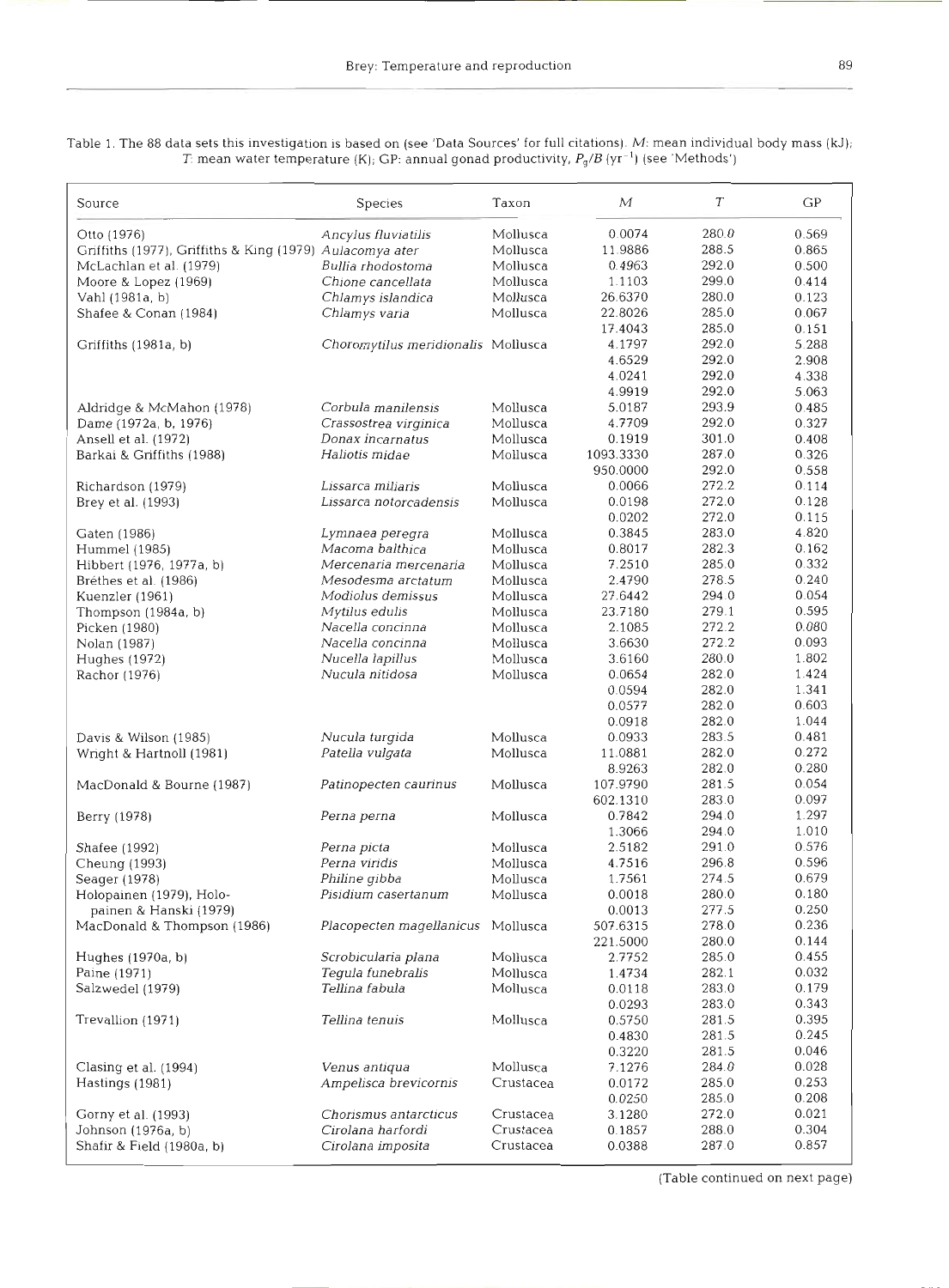| Source                      | Species                                         | Taxon         | $\mathcal M$ | $\tau$ | GP    |
|-----------------------------|-------------------------------------------------|---------------|--------------|--------|-------|
| Mathias (1971)              | Crangonyx richmondensis                         | Crustacea     | 0.0128       | 282.0  | 0.042 |
|                             |                                                 |               | 0.0114       | 281.0  | 0.056 |
| LaFrance & Ruber (1985)     | Gammarus mucronatus                             | Crustacea     | 0.0048       | 281.0  | 0.440 |
| Marchant & Hynes (1981)     | Gammarus pseudolimnaeus                         | Crustacea     | 0.0246       | 281.0  | 0.065 |
| Mathias (1971)              | Hyalella azteca                                 | Crustacea     | 0.0038       | 282.0  | 0.368 |
|                             |                                                 |               | 0.0035       | 283.0  | 0.252 |
| Willows (1987)              | Ligia oceanica                                  | Crustacea     | 0.4461       | 282.5  | 0.164 |
| Kemp et al. (1985)          | Rhepoxynius abronius                            | Crustacea     | 0.0062       | 283.5  | 0.361 |
| Luxmoore (1981, 1982, 1985) | Serolis polita                                  | Crustacea     | 0.3835       | 272.3  | 0.051 |
| Dayton et al. (1974)        | Acodontaster conspicuus                         | Echinodermata | 1355.6380    | 271.2  | 0.195 |
| Singletary (1971)           | Amphioplus coinortodes                          | Echinodermata | 0.4489       | 298.0  | 0.203 |
| O'Connor et al. (1986)      | Amphiura filiformis                             | Echinodermata | 0.6822       | 284.0  | 0.467 |
| Lane (1977)                 | Mellita quinquiesperforata                      | Echinodermata | 4.5992       | 298.6  | 0.424 |
|                             |                                                 |               | 8.3727       | 298.6  | 0.367 |
| Singletary (1971)           | Micropholis gracillima                          | Echinodermata | 0.4941       | 298.0  | 0.484 |
| Moore & Lopez (1966)        | Moira atropes                                   | Echinodermata | 6.1745       | 299.0  | 0.375 |
| Dayton et al. (1974)        | Odontaster validus                              | Echinodermata | 23.7790      | 271.2  | 0.157 |
| McClintock et al. (1988)    | Odontaster validus                              | Echinodermata | 28.8570      | 271.2  | 0.107 |
| Singletary (1971)           | Ophionepthys limicola                           | Echinodermata | 1.5114       | 298.0  | 0.268 |
| Morison (1979)              | Ophionotus hexactis                             | Echinodermata | 1.0106       | 274.5  | 0.137 |
|                             |                                                 |               | 0.5623       | 274.5  | 0.200 |
|                             |                                                 |               | 1.4590       | 274.5  | 0.066 |
| Greenwood (1980)            | Parechinus angulosus                            | Echinodermata | 7.4525       | 286.0  | 0.251 |
|                             |                                                 |               | 17.2774      | 287.0  | 0.129 |
| Dayton et al. (1974)        | Perknaster fuscus                               | Echinodermata | 199.2800     | 271.2  | 0.241 |
| Brey (1991)                 | Sterechinus antarcticus                         | Echinodermata | 2.3019       | 272.0  | 0.098 |
| Brey et al. (in press)      | Sterechinus neumayeri                           | Echinodermata | 89.4137      | 271.2  | 0.426 |
|                             |                                                 |               | 110.6756     | 271.2  | 0.434 |
| Miller & Mann (1973)        | Strongylocentrotus droebachiensis Echinodermata |               | 2.6690       | 279.0  | 0.156 |

## Table l (continued)

GP is scattered, but nevertheless significantly positive higher gonad productivity than other echinoderms livin Mollusca, Crustacea and the pooled data of all **3** ing under similar temperature conditions. Altogether taxa. Within the Echinodermata, the significance level there is substantial evidence for a positive correlation of the correlation depends on whether the 2 data of GP with  $T$  in macrobenthic populations of the 3 points of Sterechinus neumayeri are included or not. taxa (Fig. 1). Consequently, within Clarke's model,

As indicated by Fig. 1, the relation between  $T$  and It remains unclear why this species shows a distinctly

Table 2. Analysis of covariance (ANCOVA) of the effects of *T,* log(M) and Taxon on log(GP); *T* temperature; *M*: mean individual body mass. The analysis is based on the 88 data sets shown in Table 1

|                                                            | df             | SS     | МS    | $F$ -value | p-value |  |  |  |
|------------------------------------------------------------|----------------|--------|-------|------------|---------|--|--|--|
| $(A)$ <i>M</i> , <i>T</i> and Taxon as independent factors |                |        |       |            |         |  |  |  |
| T                                                          |                | 2.371  | 2.371 | 12.442     | 0.0007  |  |  |  |
| log(M)                                                     |                | 0.027  | 0.027 | 0.139      | 0.7100  |  |  |  |
| Taxon                                                      | 2              | 0.812  | 0.406 | 2.129      | 0.1257  |  |  |  |
| $T$ [Taxon]                                                | 2              | 0.835  | 0.417 | 2.190      | 0.1187  |  |  |  |
| $log(M)$ [Taxon]                                           | $\overline{2}$ | 0.372  | 0.186 | 0.997      | 0.3809  |  |  |  |
| Residual                                                   | 79             | 15.056 | 0.191 |            |         |  |  |  |
| (B) Mexcluded                                              |                |        |       |            |         |  |  |  |
| $\tau$                                                     | 1              | 3.120  | 3.120 | 16.4151    | 0.0001  |  |  |  |
| Taxon                                                      | $\overline{2}$ | 1.349  | 0.674 | 3.491      | 0.0351  |  |  |  |
| $T$ [Taxon]                                                | $\overline{2}$ | 1.357  | 0.678 | 3.512      | 0.0344  |  |  |  |
| Residual                                                   | 82             | 15.838 | 0.193 |            |         |  |  |  |

true RE is likely to be independent of temperature. Hence, there seems to be a tendency toward Clarke's 'Alternative B',  $GP_1 < GP_2$  and  $RE_1 \approx RE_2$  for  $T_1 < T_2$  in benthic invertebrate populations.

The 2 parameters GP and RE may be interpreted as measures of alternative strategies in the evolutionary adaptation of reproductive metabolism to different conditions. If we compare 2 environments with different temperature, then the first strategy would result in more or less constant reproductive output, but at the cost of having less energy available for other metabolic demands at lower temperature. The second strategy would result in a more or less con-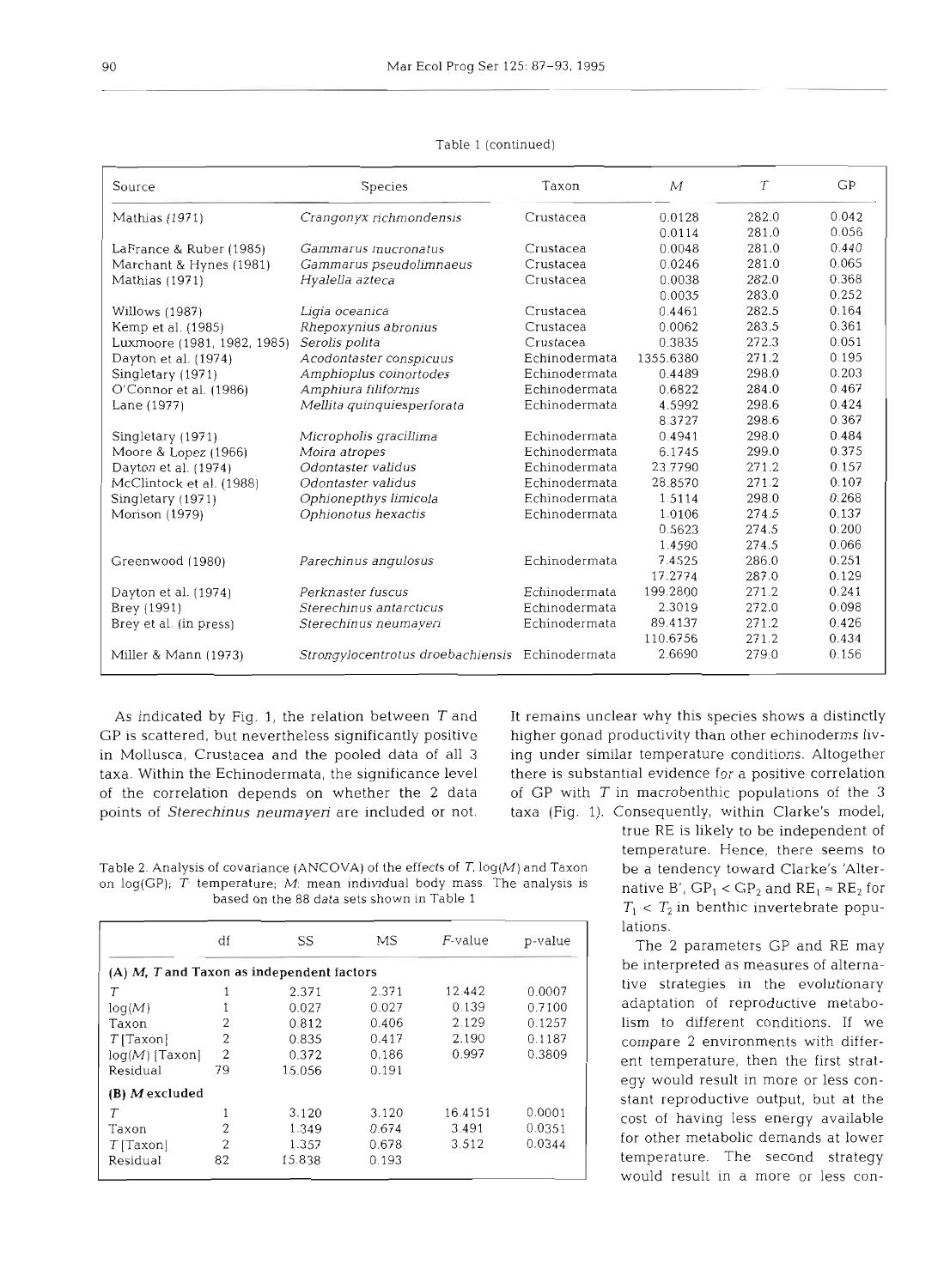

Fig. 1. Relation between gonad productivity GP  $(= P_q/B)$  (see 'Methods') and temperature (T) in Mollusca, Crustacea and Echinodermata. Spearman Rank Correlation for Mollusca:  $\rho =$ 0.388,  $p = 0.005$ ,  $n = 54$ ; Crustacea:  $p = 0.595$ ,  $p = 0.032$ ,  $n = 14$ ; Echinodermata:  $p = 0.332$ ,  $p = 0.148$ ,  $n = 20$ ; All:  $p = 0.435$ ,  $p <$  $0.001. n = 88$ 

stant share of gonad metabolism in total metabolism, accepting a lower gonad productivity at lower temperature. The present results are evidence that the former strategy is not common among benthic invertebrate populations. They tend to maintain the proportion of energy invested in reproduction, irrespective of temperature while gonad productivity is reduced.

This is of particular interest for the understanding of evolutionary adaptations of reproductive strategies to low temperature environments. The widely accepted opinion is that cold water species in general are characterized by features summarized under 'Thorson's rule', such as low fecundity, large eggs, non-pelagic development and brooding, although many exceptions are known (see e.g. White 1984, Pearse & McClintock 1991, Arntz et al. 1994). However, my analysis indicates that the evolution of these cold water reproductive strategies does not affect the relative energy investment in reproduction. Evolution seems to affect mainly the mode of reproduction, rather than the basic energetics.

Acknowledgements. Many thanks to Andy Clarke (British Antarctic Survey), who made very helpful comments on an early draft of this paper, and to Astnd Jarre-Teichmann, who helped to solve some statistical problems.

#### LITERATURE CITED

- Arntz W. Brey T, Gallardo A (1994) Antarctic zoobenthos. Oceanogr mar Biol A Rev 32:241-304
- Banse K, Mosher S (1980) Adult body mass and annual production/biomass relationships of field populations. Ecol Monogr 50:355-379
- Brey T, Clarke A (1993) Population dynamics of marine benthic invertebrates in Antarctic and subantarctic environments: are there unlque adaptations? Antarct Sci 5:  $253 - 266$
- Calder WA (1985) Size and metabolism in natural systems. Can Bull Fish Aquat Sci 213:65-75
- Clarke A (1987) Temperature, latitude and reproductive effort. Mar Ecol Prog Ser 38:89-99
- Clarke A (1991) What is cold adaptation and how should we measure it? Am Zool 31:81-92
- Ivleva IV (1980) The dependence of crustacean respiration rate on body mass and habitat temperature. Int Revue ges Hydrobiol 65:1-47
- Morin A. Bourassa N (1992) Modeles empiriques de la production annuelle et du rapport P/B d'invertébrés benthiques d'eau courante. Can J Fish Aquat Sci 49:532-539
- Musayeva EI, Shushkina EA (1978) Metabolic rates of planktonic animals living at different temperatures. Oceanology 18:343-346
- Pearse JS, McClintock JB (1991) Reproduction of Antarctic benthic marine invertebrates: tempos, modes, and timing. Am Zool 31:65-80
- Plante C, Downing JA (1989) Production of freshwater invertebrate populations in lakes. Can J Fish Aquat Sci 46: 1489-1498
- Robinson WR, Peters RH, Zimmerman J (1983) The effects of body size and temperature on metabolic rate of organisms. Can J Zool 61:281-288
- Schwinghamer P, Hargrave B, Peer D, Hawkins CM (1986) Partitioning of production and respiration among size groups of organisms in an intertidal benthic community. Mar Ecol Prog Ser 31:131-142
- White MG (1984) Marine benthos. In: Laws RM (ed) Antarctic ecology. Vol2. Academic Press. London, p 421-461

#### DATA SOURCES

- Aldridge DW, McMahon RF (1978) Growth, fecundity, and bioenergetics in a natural population of the Asiatic freshwater clam, Corbicula manilensis Philippi, from north central Texas. J mollusc Stud 44:49-70
- Ansell AD, Sivadas P, Narayanan B, Trevallion A (1972) The ecology of two sandy beaches in South West India. III. Observations on the population of Donax incarnatus and D. splculum. Mar Biol 17:318-332
- Barkai R. Gnffiths CL (1988) An energy budget for the South African abalone Haliotis midae Linnaeus. J mollusc Stud 54:43-51
- Berry PF (1978) Reproduction, growth and production in the mussel, Perna perna (Linnaeus), on the east coast of South Africa. Invest Rep Oceanogr Res Inst, Durban 48:  $1 - 28$
- Bréthes JC, Desrosiers G, Fortin G (1986) Croissance et production du bivalve Mesodesma arctatum (Conrad) sur la côte nord du golfe du Saint-Laurent. Can J Zool 64: 1914-1919
- Brey T (1991) Population dynamics of Sterechinus antarcticus (Echinodermata: Echinoidea) on the Weddell Sea Shelf and slope, Antarctica. Antarct Sci 3:251-256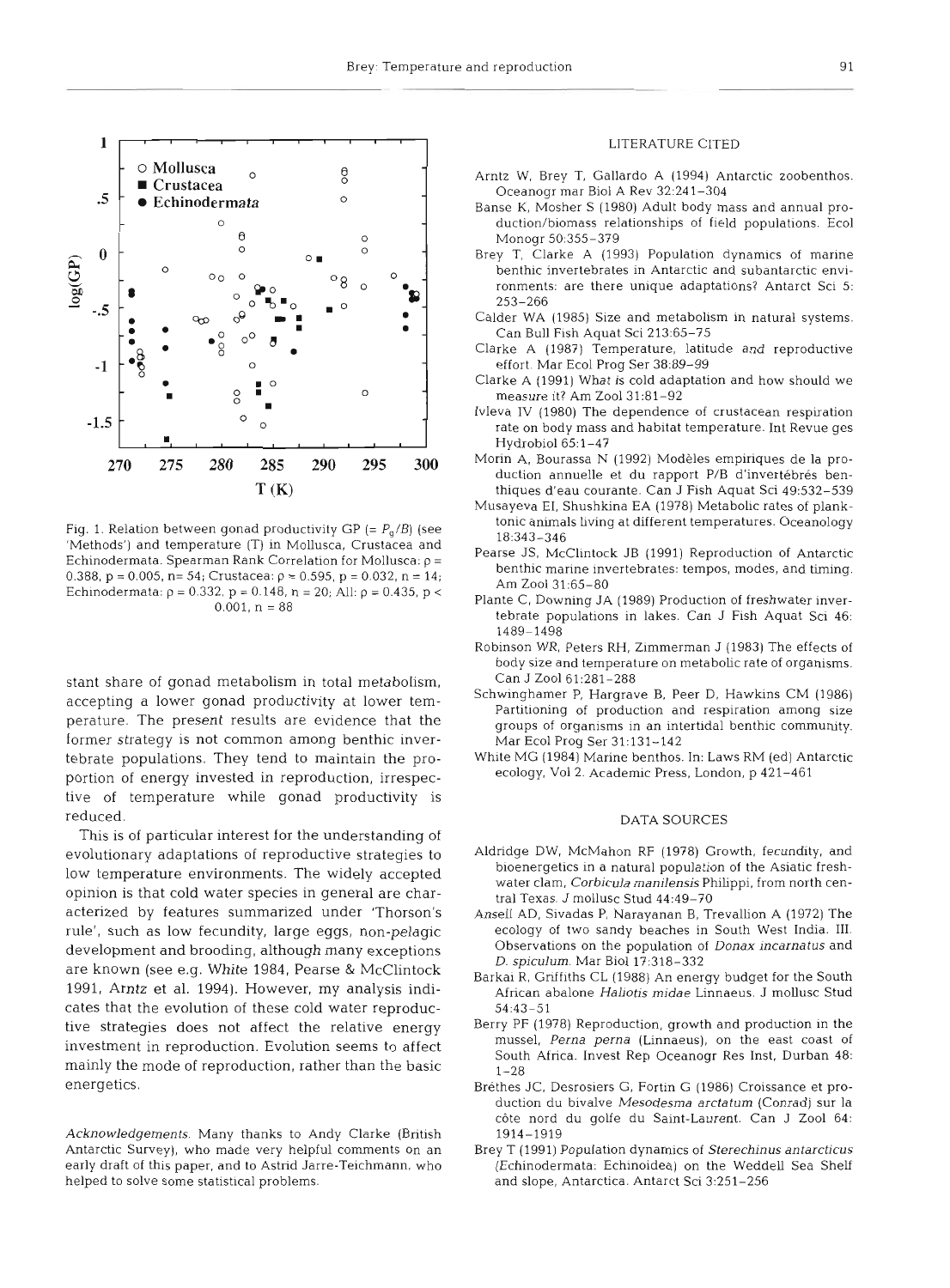- Brey T, Pearse J, Basch L, McClintock J, Slattery M (in press) Growth and production of *Sterechinus neumayen* (Echinoidea, Echinodermata) in McMurdo Sound, Antarctica. Mar Biol
- Brey T, Starmans A, Magiera U, Hain S (1993) *Lissarca notorcadensis* (Bivalvia: Philobryidae) living on *Notocidaris* sp. (Echinoedea: Cidaridae): population dynamics in limited space. Polar Biol 13:89-95
- Cheung SG (1993) Population dynamics and energy budgets ot green-lipped mussel *Perna vindis* (Linnaeus) in a polluted harbour. J exp mar Biol Ecol 168:1-24
- Clasing E, Brey T, Stead R, Navarro J, Asencio G (1994) Population dynamics of *Venus antiqua* (Bivalvia: Veneracea) in the Bahía de Yaldad, Isla de Chiloé, southern Chile. J exp mar Biol Ecol 177:171-186
- Dame RF (1972a) Comparison of various allometric relationships in intertidal and subtidal American oysters. Fish Bull US 70:1121-1126
- Dame RF (1972b) The ecological energetics of growth, respiration and asslnulation in the intertidal American oyster *Crassostrea virginica.* Mar Biol 17:243-250
- Dame RF (1976) Energy flow in an intertidal oyster population. Estuar coast mar Sci 4:243-253
- Davis JP, Wilson JG (1985) The energy budget and population structure of *Nucula turgida* in Dublin Bay. J Anim Ecol 54:557-571
- Dayton PK, Roblllard GA, Paine RT, Dayton LB (1974) Biological accommodation in the benthic community at McMurdo Sound, Antarctica. Ecol Monogr 44:105-128
- Gaten E (1986) Life cycle of *Lymnaea peregra* (Gastropoda: Pulmonata) in the Leicester canal, U.K., with an estimate of annual production. Hydrobiologia 135:45-54
- Gorny M, Brey T, Arntz W, Bruns T (1993) Development, growth and productivity of *Chorismus antarcticus* (Crustacea: Decapoda: Natantia) in the eastern Weddell Sea, Antarctica J exp mar Biol Ecol 174.261-275
- Greenwood PJ (1980) Growth, respiration and tentative energy budgets for two populations of the sea urchin *Parechinus angulosus* (Leske). Estuar coast mar Sci 10: 347-367
- Griffiths CL (1977) Reproductive cycles in littoral populations of *Choromytilus meridionalis* **(Kr.)** and *Aulacomya ater*  (Molina) with a quantitative assessment of gamete production in the former. J exp mar Biol Ecol30:53-71
- Griffiths CL, King JA (1979) Energy expended in growth and gonad output In the ribbed mussel *Aulacomya ater.* Mar Bio153:217-222
- Griffiths **RJ** (1981a) Population dynamics and growth of the bivalve *Choromytilus meridionalis* (Kr.) at different tidal levels. Estuar coast Shelf Sci 12:lOl-118
- Griffiths RJ (1981b) Production and energy flow in relation to age and shore level in the bivalve *Choromytilus meridionalis* (Kr.) Estuar coast Shelf Sci 13:477-493
- Hastings MH (1981) The life cycle and productivity of an intertidal population of the amphipod *Ampelisca brevicornis.* Estuar coast Shelf Sci 12:665-677
- Hibbert CJ (1976) Biomass and production of a bivalve community on an intertidal mud-flat. J exp mar Biol Ecol 25: 249-261
- Hibbert CJ (1977a) Energy relations of the bivalve *Mercenand mercenaria* on an intertidal mudflat. Mar Biol 44. 77-84
- Hibbert CJ (1977b) Growth and survivorship in a tidal-flat population of the bivalve *Mercenana mercenaria* from Southampton water. Mar Biol 44:71-76
- Holopainen IJ (1979) Population dynamics and production of *Pisidium* species (Bivalvia, Spaeriidae) in the oligotrophic

and mesohumic lake Pääjärvi, southern Finland. Arch Hydrobiol Suppl54.466-508

- Holopainen I, Hanski I (1979) Annual energy flow in populations of two Pisidium species (Bivalvia, Spaeriidae), with discussion on possible competition between them. Arch Hydrobiol86:338-354
- Hughes RN (1970a) An energy budget for a tidal-flat population of the bivalve *Scrobicularia plana* (da Costa). J Anim Ec0139:357-381
- Hughes RN (1970b) Population dynamics of the bivalve *Scrobicularia plana* (da Costa) on an intertidal mud-flat in north Wales. J Anim Ecol 39:333-356
- Hughes RN (1972) Annual production of two Nova Scotian populations of *Nucella lapillus* (L.). Oecologia 8: 356-370
- Hummel H (1985) An energy budget for a *Macoma balthica*  (Mollusca) population living on a tidal flat in the Dutch Wadden Sea. Neth J Sea Res 19:84-92
- Johnson WS (1976a) Biology and population dynamics of the intertidal isopod *Cjrolana harfordi* Mar Biol36:343-350
- Johnson WS (1976b) Population energetics of the intertidal isopod *Cirolana harfordi.* Mar Biol 36:351-357
- Kemp PF, Cole FA, Swartz C (1985) Life history and productivity of the phoxocephalid amphipod *Rhepoxynius abronius* (Barnad). J crust Biol5:449-464
- Kuenzler EJ (1961) Structure and energy flow of a mussel population in a Georgia salt marsh. Limnol Oceanogr 6: 191-204
- LaFrance K, Ruber E (1985) The life cycle and productivity of the amphipod *Gammarus mucronatus* on a northern Massachusetts salt marsh. Limnol Oceanogr 30: 1067-1077
- Lane JM (1977) Bioenergetics of the sand dollar, *Mellita quinquiesperforata* (Leske 1778). PhD thesis, Univ of South Florida, Miami
- Luxmoore RA (1981) The ecology of Antarctic Serolid isopods. PhD thesis, British Antarctic Survey, Natural Environment Research Council, Cambridge
- Luxmoore RA (1982) Moulting and growth in serolid isopods. J exp mar Biol Ecol56:63-85
- Luxmoore RA (1985) The energy budget of a population of the Antarctic isopod *Serolis polita.* In: Siegfried WR. Condy PR, Laws RM (eds) Antarctic nutrient cycles and food webs. Springer, Berlin, p 389-396
- MacDonald BA, Bourne NF (1987) Growth, reproductive output, and energy partitioning in weathervane scallops, Patinopecten caurinus, from British Columbia. Can J Fish Aquat Sci 44:152-160
- MacDonald BA, Thompson RJ (1986) Production, dynamics and energy partitioning in two populations of the giant scallop *Placopecten magellanicus* (Gmelin). J exp mar Biol Ecol 101:285-299
- Marchant R, Hynes HBN (1981) The distribution and production of *Garnrnarus pseudoljmnaeus* (Crustacea: Amphipoda) along a reach of the Credit river, Ontario. Freshwat Biol 11:169-182
- Mathias JA (1971) Energy flow and secondary production of the amphipods *Hyalella azteca* and *Crangonyx richmondensis occidentalis* in Marion Lake. British Columbia. J Fish Res Bd Can 28:711-726
- McClintock JB, Pearse JS, Bosch I (1988) Population structure and energetics of the shallow-water antarctic sea star *Odontaster validus* in contrasting habitats. Mar Biol 99. 235-246
- McLachlan A. Cooper C, Horst G van der (1979) Growth and production of *Bullia rhodostoma* on an open sandy beach in Algoa Bay. S Afr J Zoo1 14:49-53